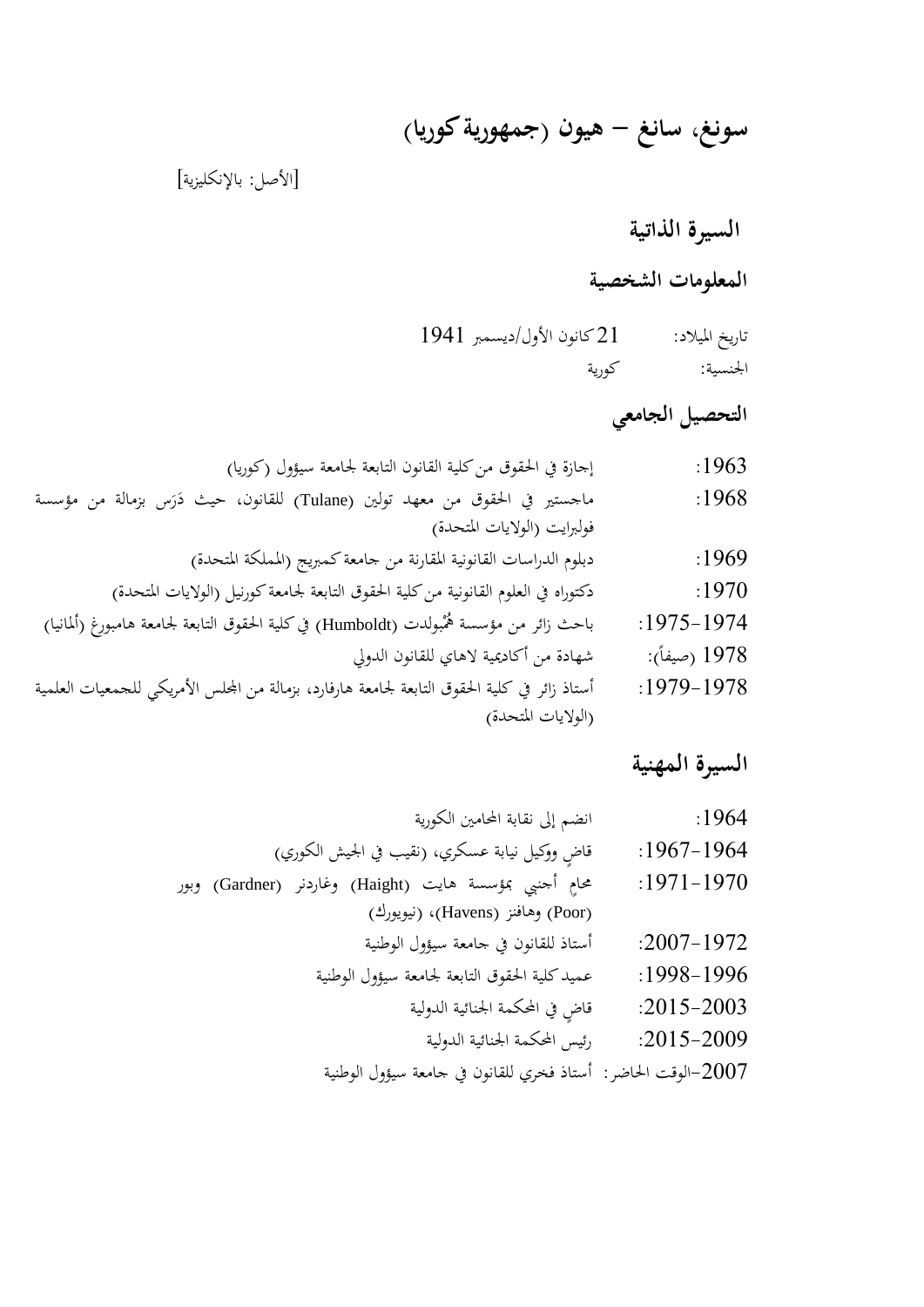**الخبرات األخرى**

**األنشطة والمهام المضطلَع بها على الصعيد الوطني**

- :2003-1979 عضو اللجنة االستشارية للمحكمة العليا الكورية
	- :2004-1981 عضو اللجنة االستشارية لوزير العدل

إنه المستشار الأطول حدمةً لوزارة العدل حيث شارك بانتظامٍ ضمن إطار <u>:</u> هذه اللجنة يف التداول بشأن أمور منها إصالحات التحقيقات اجلنائية، والمسائل المتعلقة بلاجئي كوريا الشمالية، واستقلال الادّعاء العام، والهجرة، وإصالح السجون

- 1989-1993: عضو اللجنة الاستشارية المعنية بالإدارة النزيهة، التابعة لرئيس الوزراء
	- :2005-1999 رئيس مجعية أساتذة القانون الكوريني
	- :2009-2009 رئيس المؤسسة الكورية لمكافحة سرطان الدم لدى الأطفال
- :2016--2010 عضو بحلس إدارة "المؤسسة الجميلة" (المؤسسة الكورية للتواصل الخارجي) $\sim 2016$ 
	- :2005-2001 عضو اللجنة المعنية بحماية الشباب التابعة لرئيس الوزراء  $\sim 2005$ 
		- :2006-2005 عضو اللجنة الرئاسية المعنية بالإصلاح القضائي
- :2019-2015 رئيس اللجنة الاستشارية المعنية بالسياسات التابعة للهيئة الوطنية لحقوق اإلنسان

#### **األنشطة والمهام المضطلَع بها على الصعيد الدولي**

- أستاذ زائر يف كلية احلقوق التابعة جلامعة ملبورن )1990 و1992 و1994  $(1996,$
- أستاذ زائر يف كلية احلقوق التابعة جلامعة هارفارد )1991 و1995 و1999 و2003) ؛ وفي جامعة فلوريدا (1989) ؛ وفي جامعة واشنطن (1990، 1994) ؛ وفي جامعة ويلِنغتون (1994)، وفي كلية الحقوق ِ التابعة لجامعة كولومبيا (1996)، وفي كلية الحقوق التابعة لجامعة هاواي  $(2001)$ 
	- 2003–2003: أستاذ قانون بارز للبرنامج العالمي للقانون (إنغيه رينِرْت) في جامعة نيويورك ِ
- :2000-1995 عضو اجمللس االستشاري الدويل جمللة القانون والسياسة يف بلدان حافة المحيط الهادئ (جامعة واشنطن)
- :2004--2004 عضو اللجنة الاستشارية الدولية المعنية ببدء صدور المحلة الأسترالية للقانون الأسيوي (جامعة ملبورن)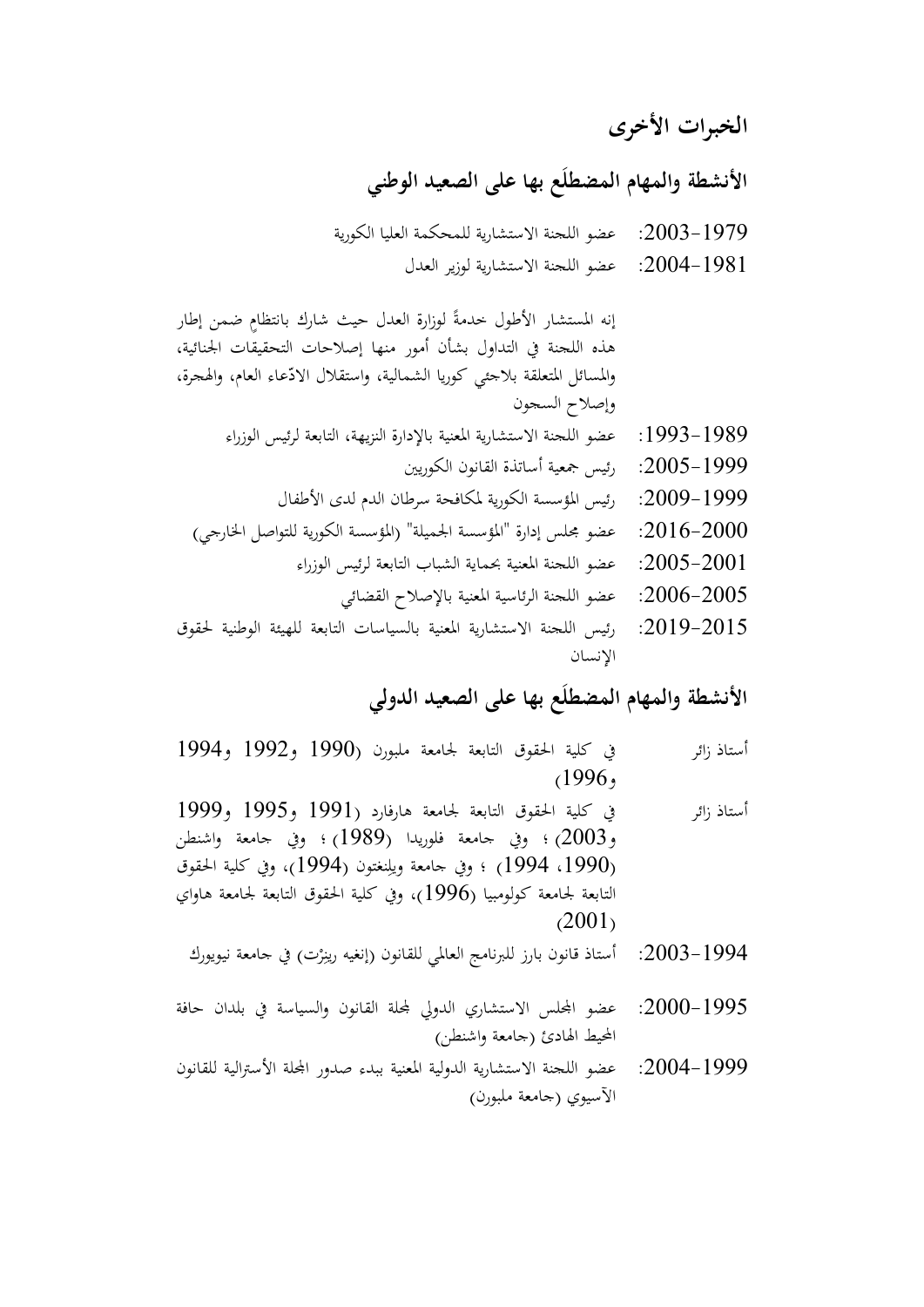## **العضوية في هيئات أخرى**

:1991 عضو جملس إدارة فرع منظمة األمم املتحدة للطفولة يف كوريا، ورئيسه )من عام 2012 حىت اآلن(

:1999 عضو جملس أمناء املؤسسة الكورية ملكافحة سرطان الدم لدى األطفال

:2015 قيادي يف مضمار القضاء، من جمموعة قياديي القضاء ) Justice )Leadership Group

:2015 عضو اجمللس االستشاري لألكادميية الدولية ملبادئ حماكمة نورمربغ

:2015 عضو مجلس إدارة لجنة العدل المعنية بالحياة البرية وعضو رابطة حقوق: اإلنسان الدولية لكوريا

#### **الجوائز واألوسمة**

:1994 أبرز ميدالية للخرجيني )جامعة كورنيل( :1997 الوسام الوطين من املرتبة الرفيعة الثانية )موران( )احلكومة الكورية(

نغهوا( )احلكومة الكورية( ً )موغمْ :2011 الوسام الوطين من األرفع مرتبة

:2012 جائزة دولة القانون اليت متنحها اجلمعية الدولية لروابط احملامني

$$
2015:
$$

t) برز ميدالية للخريبين (جامعة سيول الوطنية):
$$
2018
$$

#### **المنشورات**

### **الكتب**

The Outlines of the Civil Procedure I (Korean) (Seoul: Kyungmunsa Pub., revised ed. 1979, 1980, :1976 1981). Cases and Materials on the Civil Procedure (Korean) (Seoul: Bupmunsa Pub., revised ed. 1980, 1982). :1976 General Theories of Law (Korean) (co-ed. Seoul National University Publishing Division). :1977 Lawrence M. Friedman, Legitimacy and the Jurisprudence of Rights in Western Law, translated by :1980<br>Sang-Hyun Song, in the Proceedings of the 8<sup>th</sup> International Symposium on Legal Philosophy Between East and West (National Academy of Sciences). Introduction to the Law and Legal System of Korea (English) (1187p., Seoul: Kyungmunsa Pub.). :1983 Melvin A. Eisenberg, The Structure of the Corporation, translated by Sang-Hyun Song and Kon-sik :1983 Kim (Korean) (300p., Seoul: Kyungmunsa Pub.). A Mitchell Polinsky, An Introduction to Law and Economics, translated by Sang-Hyun Song and Sang :1984 Jo Jong (Korean) (280p., Seoul: Kyungmunsa Pub.). The Civil Procedures (Korean) (Korea National Open University Publishing Division, revised ed. 1994, :1985 1998, 2003). Issues on the New Copyrights Law (Korean) (Korea Intellectual Property Research Society, Inc.). :1987 Collection of Intellectual Property Laws (Korean) (Seoul: Pubkyung Pub. Co.) :1989 The Commentaries on the Korean Computer Program Protection Law (Korean) (co-authored, 288p., :1989 Seoul National University Press). The Korean Civil Procedure (Korean) (Seoul: Pakyoungsa Pub., revised ed. 1993, 1996, 1997, 2001, :1990 2002, 2004, 2008, 2011, 2014). Basic Text on Maritime Law in Korea (Korean) (Seoul: Pakyoungsa Pub., revised ed. 1999, 2005, :1993 2008, 2015). Korean Law in the Global Economy (English) (1500p., Seoul: Pakyoungsa Pub.). :1996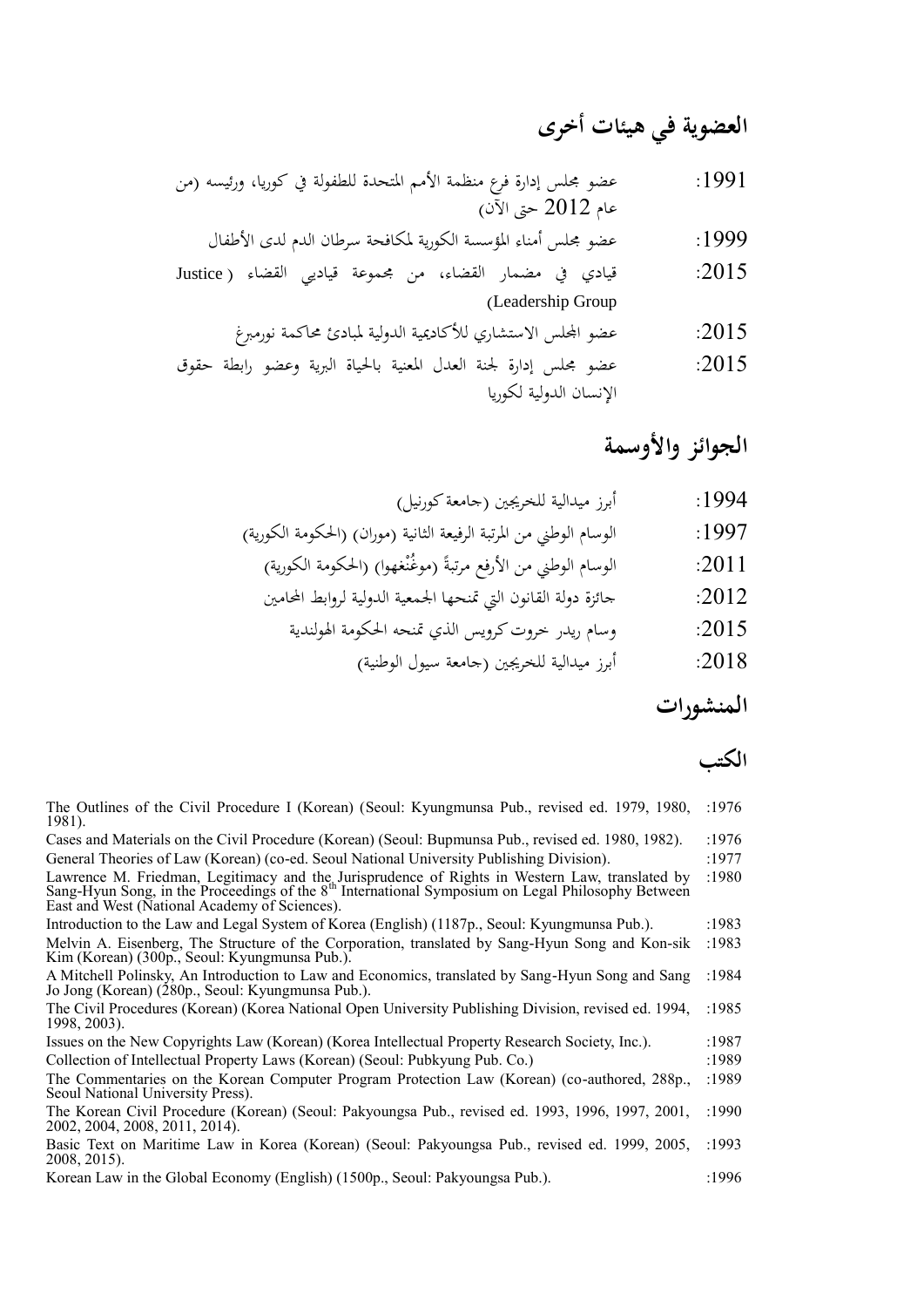Festschriften I for Professor Shimdang Song Sang Hyun on his 60th Birthday, entitled, "Prospects and :2002 Tasks of the Civil Law in Korea" (Korean), Festschrift Publishing

Festschriften II for Professor Shimdang Song Sang Hyun on his 60th Birthday, entitled, "Prospects and :2002 Tasks of the Commercial Law in Korea" (Korean), Festschrift Publishing Committee (981p., Seoul: Pakyoungsa Pub.).

Anthology of Professor Shimdang Song Sang Hyun's Works I, II, III combined on the :2007

"An Eternal Lighthouse in my Mind - Unforgettable Teacher Song Sang Hyun," Collection of Essays :2015 of his Disciples and Colleagues on the Occasion of his Retirement from the ICC (Korean and English) (447p., Seoul: Pakyoungsa, Pub.).

#### **المقاالت**

- A Comparative Study on Maritime Cargo Carrier's Liability under Anglo-American and French Laws :1970 (English) (284p., Ann Arbor).
- A Study on the Impact of the Use of Computer Technology on the Various Fields of Law, Seoul Law :1972 Journal vol. 13, No.1, pp. 35-68 (The Law Research Institute, Seoul National University).
- Recent Trend on the International Legal Regime of Oil Pollution at Sea, Justice vol.10, No.1, pp. 207- :1972 217 (Korean Legal Center).
- On the Fiduciary Duties of Corporate Directors, Seoul Law Journal vol.14, No. 2, pp. 119-140 (The :1973 Law Research Institute, Seoul National University).
- An Analytical Study of Court Cases on the Free Evaluation of Evidence Principle in Korean Civil :1974 Procedure, Seoul Law Journal vol.15, No.2, pp. 49-90 (The Law Research Institute, Seoul National University).
- Reevaluation of the Legal Aid and its Modern Themes in Korean Perspective, Seoul Law Journal :1976 vol.17, No.2, pp. 69-100 (The Law Research Institute, Seoul National University).
- On Non-Contentious Matters, Seoul Law Journal vol.18, No.1, pp. 139-154 (The Law Research :1977 Institute, Seoul National University).
- A Few Notes on Korean Admiralty, Korean Journal of Comparative Law, vol.5, No.1, pp. 114-122 :1977 (Korean Research Institute of Comparative Law).
- Reform of Appeal System of the Korean Court, research report submitted to the Supreme Court, pp. 1- :1978 130.
- Legal and Administrative Environment for Transnational Corporations in Korea, Social Sciences Policy :1980 Studies vol. 2, no.1 (Social Sciences Research Institute, Seoul National University).
- Review on the Class Action in U.S.A., Seoul Law Journal vol.21, No.1, pp. 103-114 (The Law :1980 Research Institute, Seoul National University).
- Functions of the Supreme Court and newly enacted Special Law on Expedition of Litigation, Korean :1982 Federal Bar Association Journal, vol.74, pp. 11-17 (Korean Federal Bar Association).
- The Rules Relating to the Anglo-American Container Carrier's Liabilities and their Applicability, Seoul :1982 Law Journal vol.23, No.1, pp. 187-211(The Law Research Institute, Seoul National University).
- A Review on the Federal Appeal System in the U.S., The Civil Case Commentariesvol.5, pp. 251-258 :1983 (Kyungmunsa).
- Domestic Court's Civil Jurisdiction on Foreign State, Festschriften for Justice Soon won Bang, pp. :1984 252-270 (Pakyoungsa).
- How to Diversify and Develop Legal Services Areas, research report submitted to the Minister of :1984 Justice, pp. 1-116.
- Family Court in Korea, in Nakamura ed. Family Law Litigation, pp. 205-215 (The Comparative Civil :1984 Law Institute, Waseda University).
- Legal Protection of Computer Software, Korean Federal Bar Association Journal vol. 105(pp. 47-57) :1985 and 106(pp. 51-56), (Korean Federal Bar Association).
- Legal Education and Social Justice, in the University in the Future World, pp. 321-333 (Yonsei :1985 University Press)..
- Experience and Practice on Technology Transfer in the Republic of Korea, Intellectual Property In Asia :1986 and the Pacific, no. 15, pp. 58-66 (WIPO).
- Commercial Arbitration procedures in the Republic of Korea, Festschriften for Professor Chin Kim, pp. :1987 262-280 (Pakyoungsa).
- Technology Transfer-Korean Experience with Particular Reference to Remuneration and Government :1987 Regulations, Justice vol.20, No.1, pp. 303-306 (Korean Legal Center).
- Legal Relationship Between Computer Software Developers and Users, Seoul Law Journal vol.28, :1987 No.3, and 4, pp. 122-140 (The Law Research Institute, Seoul National University).
- Protection of Computer Software in the Republic of Korea, Intellectual Property in Asia and the :1987 Pacific, no.17 pp. 81-98 (April-June, WIPO).
- A Review on the Treaty Regarding the Intellectual Property Protection of Integrated Circuit, Seoul Law :1989 Journal vol.30, No.3, and 4 pp. 65-79 (The Law Research Institute, Seoul National University).
- South Korean Law and Legal Institutions in Action, in Clark ed. Korea Briefing vol. pp.125-146 (The :1991 Asia Society).
- Ideology and Prospects of the Alternative Dispute Resolution, The Civil Case Commentaries, vol.14, :1992